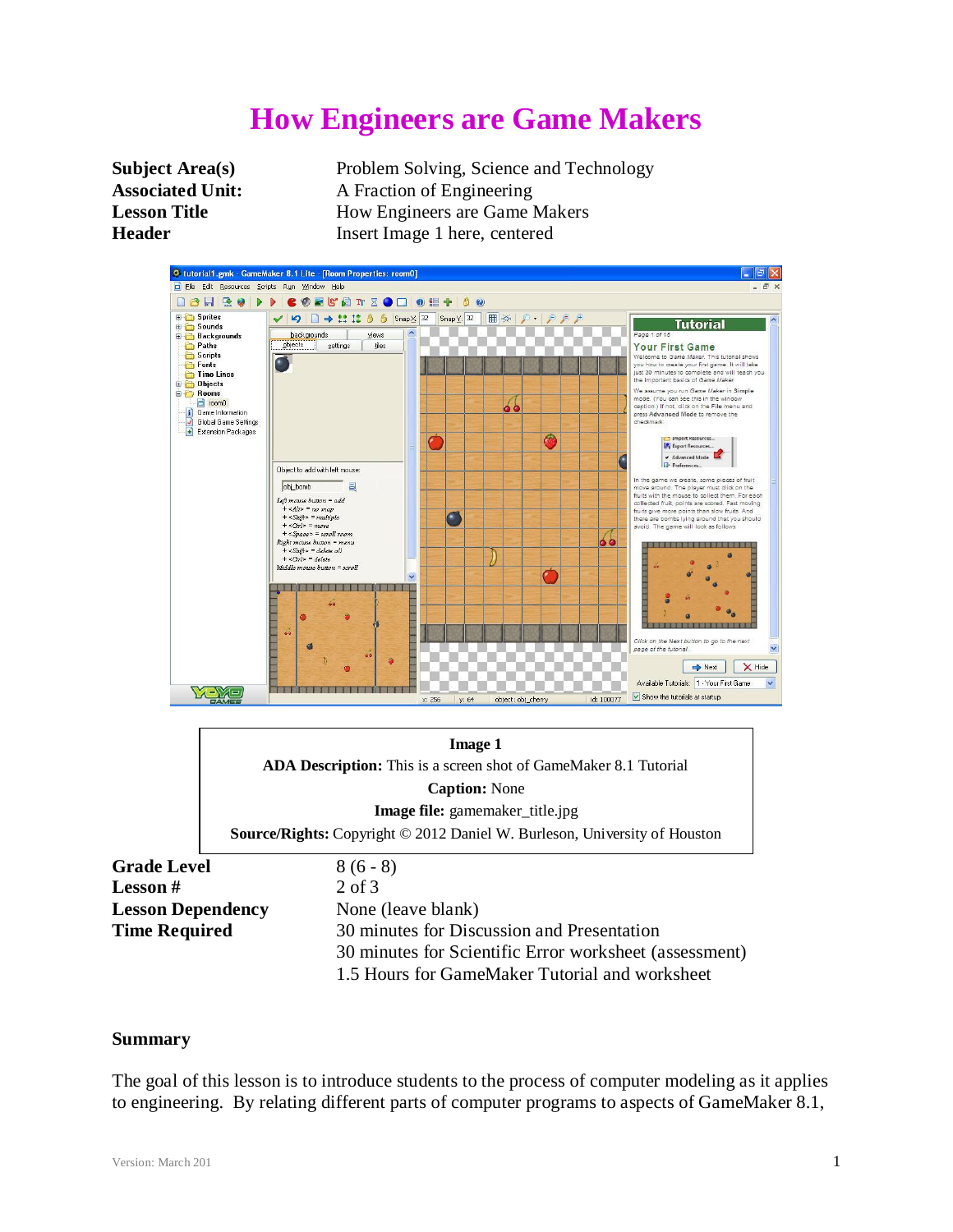students learn to create their own program while understanding the value of this process for engineers and scientists. In relation to the overall unit, the students will be introduce to the concept of error as a way engineers use fractions and score their model.

## **Engineering Connection**

Engineers are constantly using models to understand and predict different phenomena that occur in our world. In order to understand and predict different scenarios, engineers play the part of a "game maker" by changing different inputs, boundaries, and interactions. When creating a game, it is important to work through a process that includes understand the goal of the game, determining the properties and interactions of the aspects of the game, and the end game. Similarly, engineers uses this process to test structures to different scenarios, to understand the human body by modeling blood flow and organ functions, and to predict the impact or hurricanes or extreme storm events on the waterways for a certain region. It is important for engineers to use computers to model in order to save time and money. The practicality and usefulness of computer models help engineers test and predict what might happen before it does happen. In all case, engineers check (score) the model but calculating the error. This is an important step as models with low error provide strong justification for the conclusions made in that model.

## **Engineering Category** = #1

## **Keywords**

Computer, dam, gamemaker, high water mark, modeling, storm surge,

## **Educational Standards**

## *ITEEA Educational Standard(s)*

Standard 3, Grade Level 6-8, F. Knowledge gained from other fields of study has a direct effect on the development of technological products and systems.

Standard 12, Grade Level 6-8, H. Use information provided in manuals, protocols, or by experienced people to see and understand how thing work.

## **Texas Essential Knowledge and Skills (TEKS)**

## Technology Applications

126.12. (c) (6) (A) determine and employ methods to evaluate the electronic information for accuracy and validity;

126.12 (c) (7) (D) demonstrate proficiency in the use of multimedia authoring programs by creating linear or non-linear projects incorporating text, audio, video, and graphics;

## Math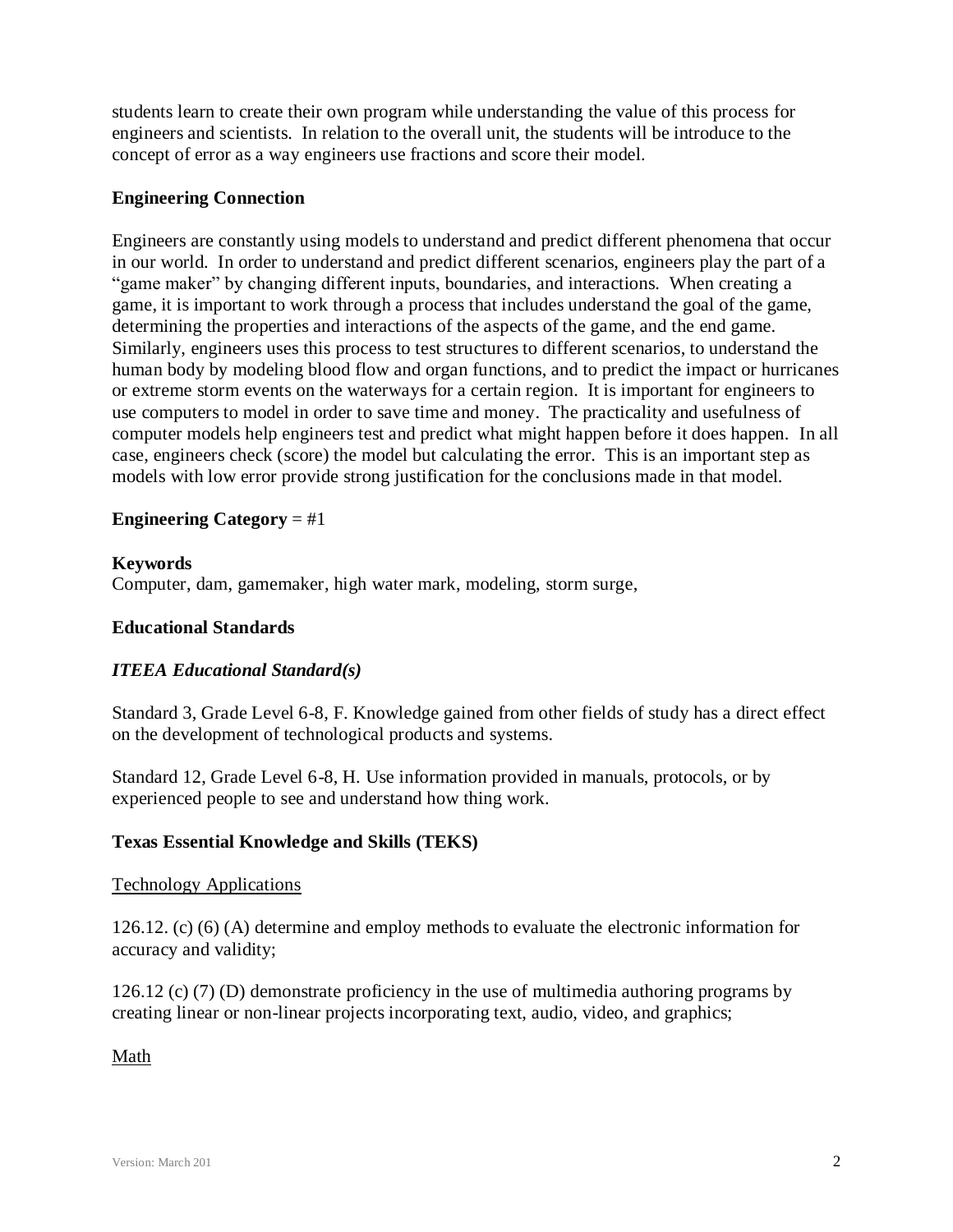111.23. (b) (13) (A) identify and apply mathematics to everyday experiences, to activities in and outside of school, with other disciplines, and with other mathematical topics;

111.23. (b) (14) (A) communicate mathematical ideas using language, efficient tools, appropriate units, and graphical, numerical, physical, or algebraic mathematical models; and (B) evaluate the effectiveness of different representations to communicate ideas.

111.24. (b) (14) (A) identify and apply mathematics to everyday experiences, to activities in and outside of school, with other disciplines, and with other mathematical topics;

## **Pre-Requisite Knowledge**

None (leave blank)

## **Learning Objectives**

After this lesson, students should be able to:

- List the process in creating a game and computer model
- Describe why engineers use models instead of experiments.
- Describe what engineers use models to do and give two examples
- Describe how engineers "score" their model.
- Calculate error and explain why we calculate error

## **Introduction / Motivation**

Have you ever created a game? Why or why haven't you tried to create a game? What some of your favorite games are? What about those games make them so fun or interesting? Be very specific and focus in on answers to describe inputs, graphics, scoring, and how the game ends (these are all major steps that will be identified in being a "game maker").

Engineers use the same process in order to predict and understand the world around us. Today, I am going to convince you that engineers and game makers have a lot in common and that the process that you will go through in creating a game is the same process engineers go through every day to test, examine, and analyze their designs and scenarios. It is a very important process.

But why do engineers use computer models? It is important to note that laboratory or model experiments can be time consumer and require a lot of material to repeat. In order to evaluate a multitude of scenarios (many runs), a computer model saves time and money.

(Discuss or present information in the Lesson Background & Concepts for Teacher section and perform assessment based on the worksheet. See lesson extension for information regarding GameMaker 8.1 tutorial)

## **Lesson Background & Concepts for Teachers**

The steps in creating a game through the GameMaker 8.1 Tutorial are as follows:

1. You First Game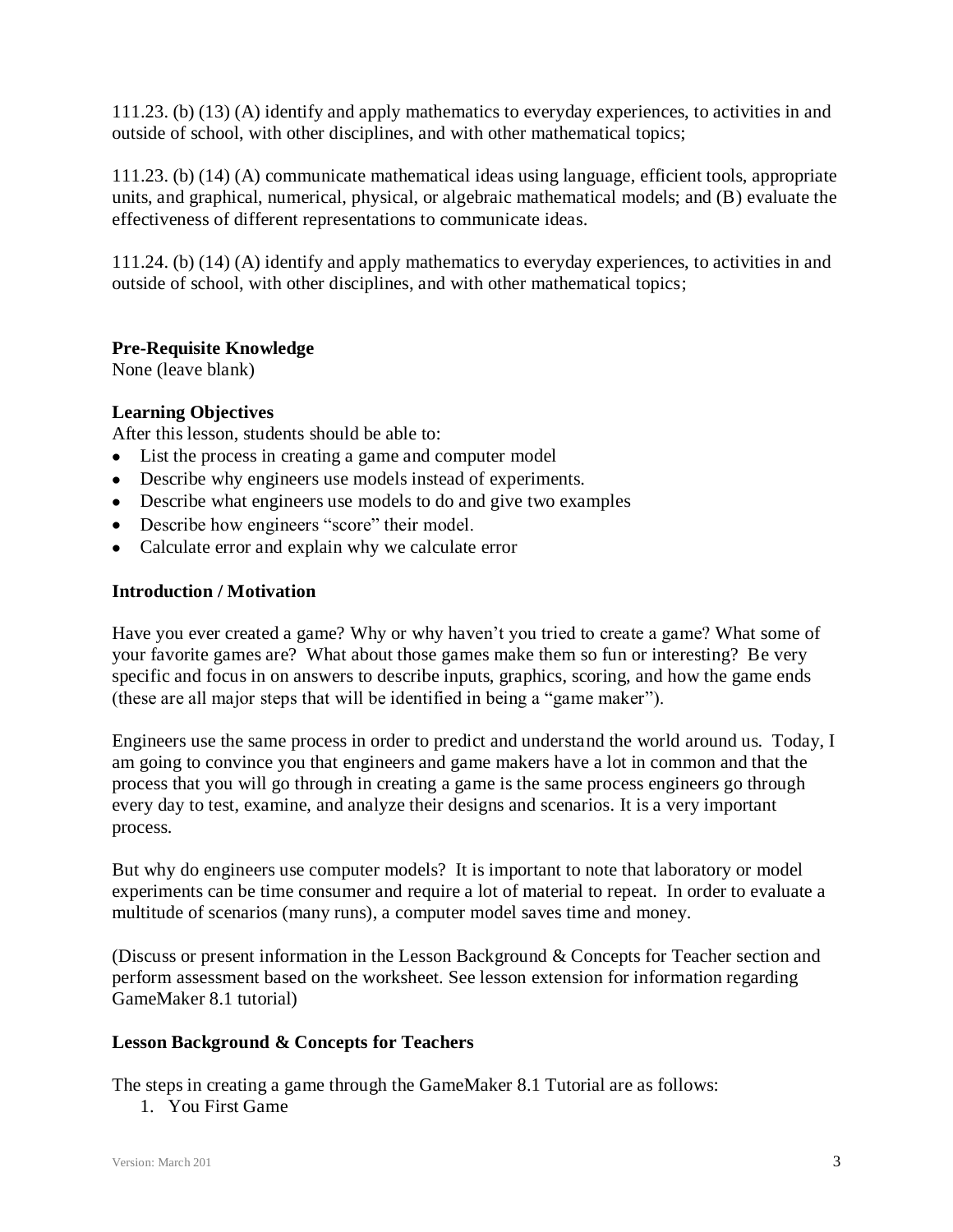- 2. Adding Sprites
- 3. Creating Objects
- 4. Object Interactions
- 5. Creating A Room
- 6. Testing the Game
- 7. Adding Background, Sounds, and Music
- 8. Adding More Fruit
- 9. Adding the Bomb
- 10. Giving Help Instructions for the Game

Each of these steps up through Step 6 is related to the process engineers use to create a computer model.

#### 1. Your First Game

Game makers are encouraged to think about the purpose of their game before starting to create their game. What will be the goal and strategy? What are the players involved and how do they interact?

Similarly, the first step engineers take in creating a computer model constructing a plan and research all of the parts that are involved. It must be clear from the beginning what the goal of the model is and how to achieve this goal.

#### 2. Adding Sprites

Adding Sprites is the first programming step in creating a game through GameMaker 8.1. All of the objects that will be defined need images that will be associated with them.

Instead of using sprites, engineers designate characteristics for the objects that will be in the game. Video 1 shows a model of the Hoover Dam break. A Dam is a barrier use to block and control above or below ground streams [1]. The "sprites" in this model would include the dam characteristics, the wall characteristics, and the water flow characteristics.

## 3. Creating Objects

In GameMaker 8.1, creating objects in the program is the same process as engineers inserting the sprites into their model with the correct position, distances, and proportions. The characteristics specified in the previous step on solidified into the model. Video 2 shows potential flooding in New York City. Have the students identify the sprites and show that how they were positioned represents created an object in Gamemaker 8.1.

#### 4. Object Interaction

Object interaction is a key part in any game and model. Engineers must define how the interaction between two object (Video 1 with water and the dam) happens using the characteristics and now the movement. This can be the most complex part of a model just like in GameMaker 8.1, requires additional time and care to make sure it is correct.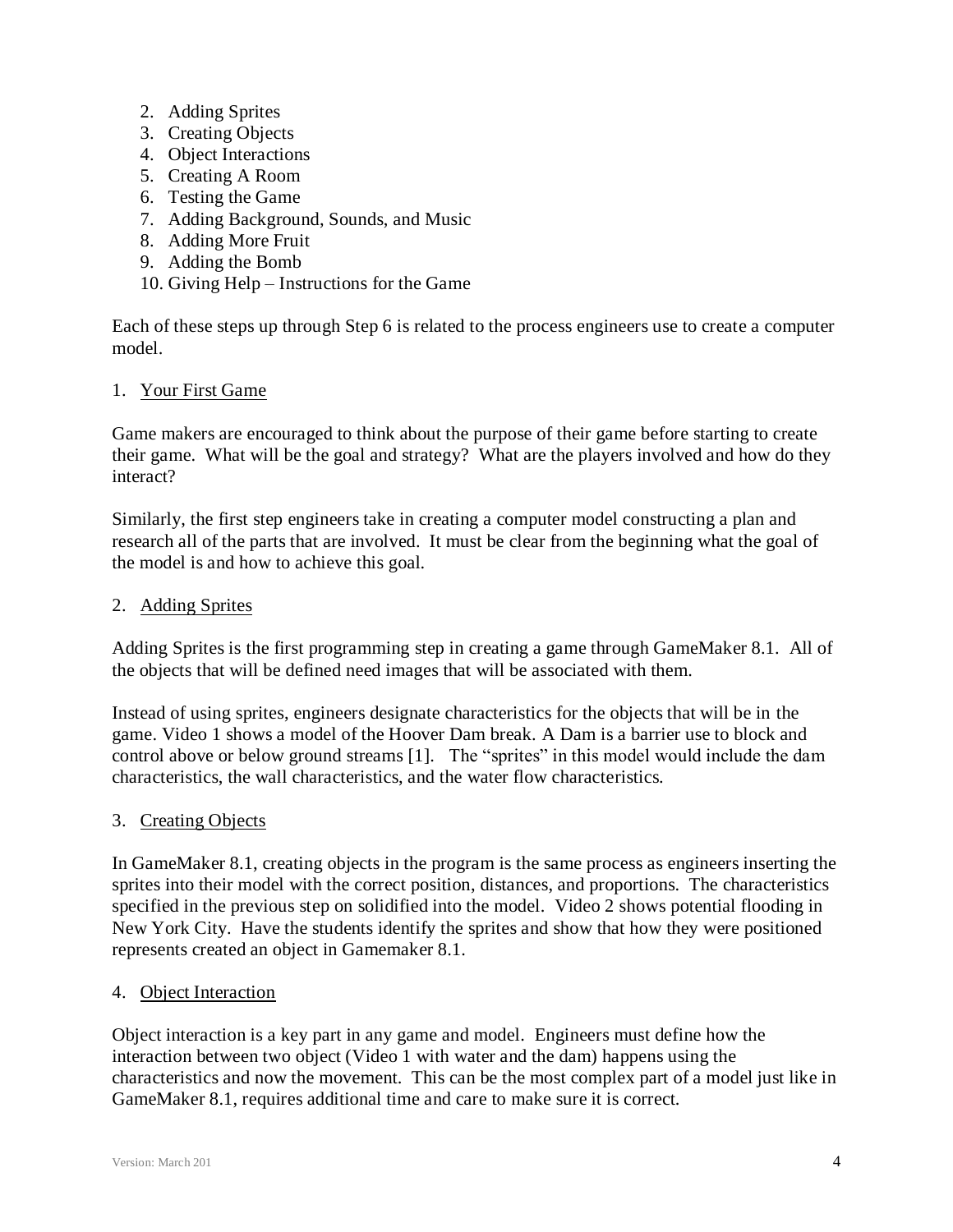# 5. Creating a Room

Once the objects are set, the boundaries are set for the level. In this case, the objects will bounce off of the walls defined by the boundary. Engineers use boundary conditions to define the study area and what happens when the model gets close to the boundary conditions.

## 6. Testing the Game

Testing a game or model is an important process in evaluating whether all the steps done before were done correctly. Engineers do this by evaluating how close their answer is to reality. Engineers use ratios (fractions) to examine the error associated with their computer model. Being able to calculate error is important to engineers because it allows them to evaluate the quality of the model they have created. The scientific error is the error between what a scientist measures in his experiment and what actually occurs. Scientific errors are found using a ratio between the difference of the actual value and the modeled (or predicted) value and the actual value (See Equation 1).

Figure 3 shows the results of the ADCIRC Hurricane Storm Surge model in the Houston Ship Channel, Texas. The results of the model were compared to actual high water marks recorded in the field. For example, at the station farthest to the northeast, the high water mark, or measured value, is 9.3 and the modeled (predicted) value is 10.6. Using Equation 1, the scientific error is 14%.

**IMAGE** Insert Figure 3 here, right justified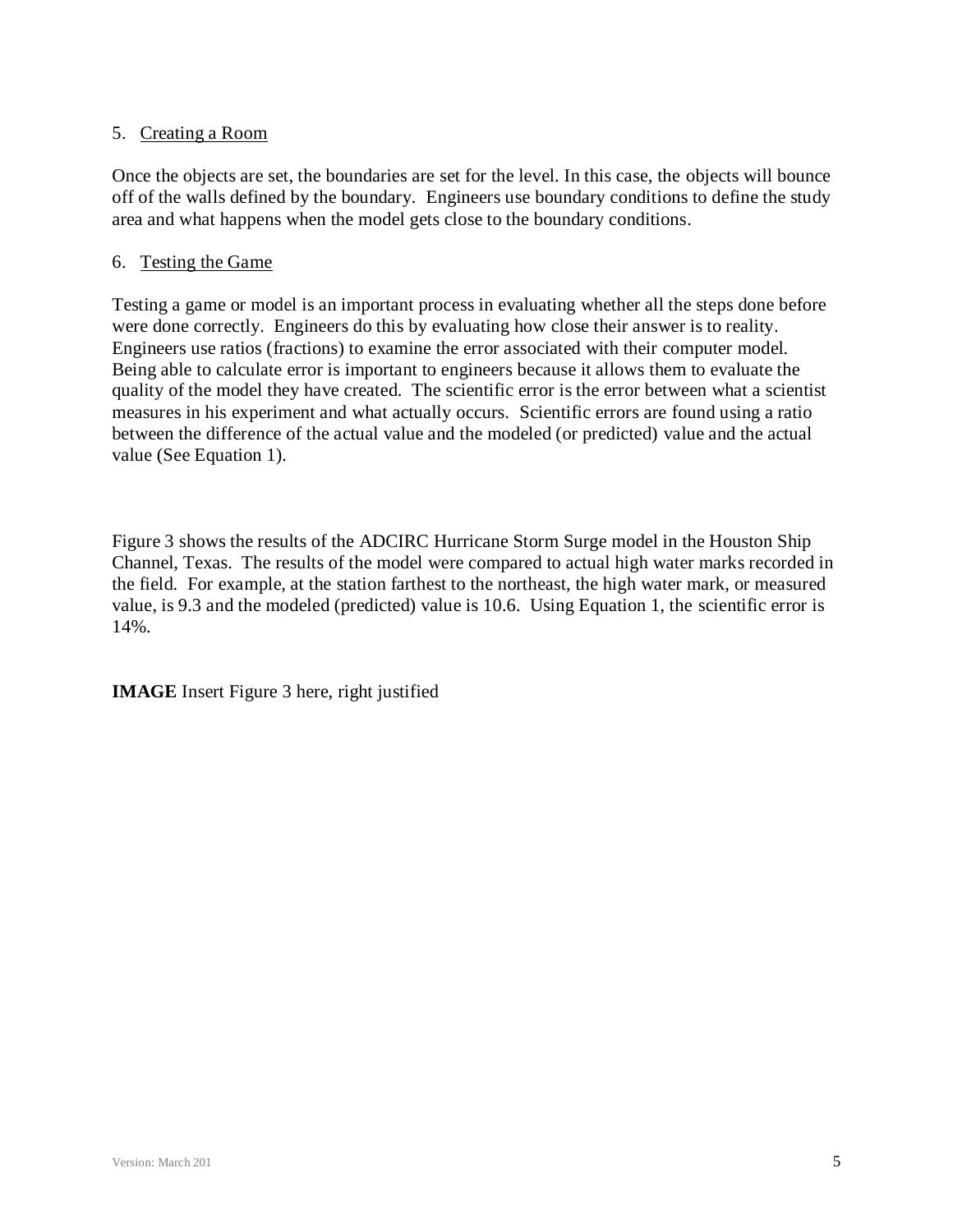

**Image file:** hurricane\_model.jpg?

**Source/Rights:** Copyright © 2012 Daniel W. Burleson, University of Houston

Scientific error is an important ratio used to evaluate models. Have a low error allows engineers to support conclusions made from the model. The amount of acceptable depends on the situation and subject area but for the case of the hurricane model, the error is considered low.

**Vocabulary / Definitions**

| <b>Definition</b><br>70 L W |
|-----------------------------|
|-----------------------------|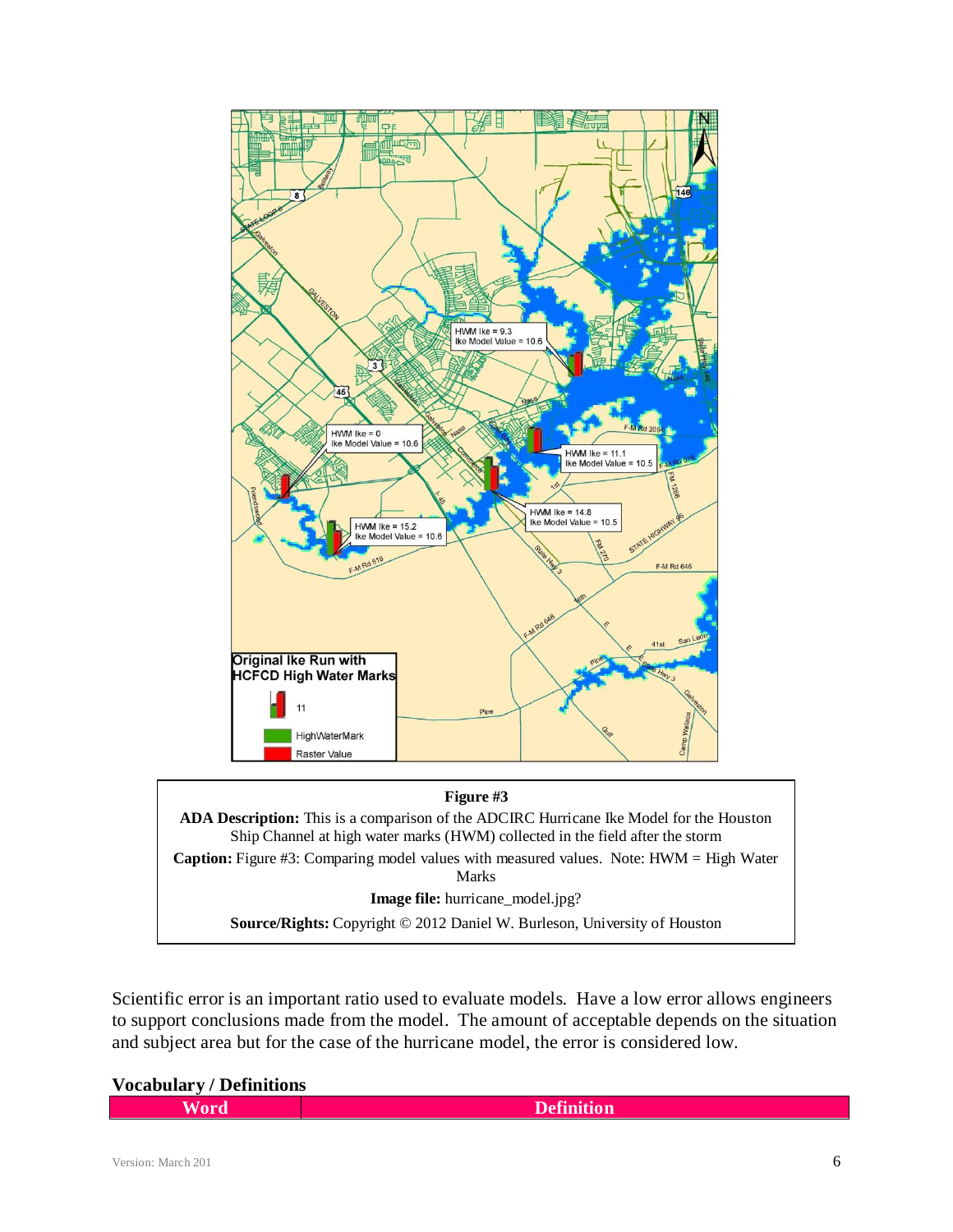| Dam                      | Barrier use to block and control above or below ground streams                                                                                                                                                                                  |  |
|--------------------------|-------------------------------------------------------------------------------------------------------------------------------------------------------------------------------------------------------------------------------------------------|--|
| Scientific Error         | The error between what a scientist measures in his experiment and<br>what actually occurs. Scientific errors are found using a ratio between<br>the difference of the actual value and the modeled (or predicted) value<br>and the actual value |  |
| <b>Computer Modeling</b> | The use of computers to simulate an event                                                                                                                                                                                                       |  |
| <b>High Water Mark</b>   | The highest mark left on a structure or object from water rise                                                                                                                                                                                  |  |
| Storm Surge              | The abnormal rise in sea leave due to a severe storm system such as a<br>hurricane                                                                                                                                                              |  |

## **Associated Activities**

None

#### **Lesson Closure**

Have students follow to the "Your First Game" tutorial (information in Additional Multimedia Support). As students work through the tutorial, remind them of the similar process engineers go through as discussed in the Lesson Background & Concepts for Teachers section.

#### **Assessment**

Give the students the attached worksheet and have them work on and complete in class or at home. There are two version of the worksheet. The first worksheet was created for the intent of the students re-creating it in Microsoft Word and filling in the blanks throughout. Filling in the blanks is the assessment of the objectives stated in this lesson while the students also learn new features about Microsoft Word. The second version was created for the teacher to print out and students to fill in with pen or pencil.

## **Lesson Extension Activities**

Have students think of an idea for their own game. Have them work through the process as an engineer would then create it using GameMaker 8.1. Additional tutorials or features may be required depending on the level of difficult of the game design.

## **Additional Multimedia Support**

Video 1: Hoover Dam Break Model [http://www.youtube.com/watch?v=65D\\_E5SQqbo](http://www.youtube.com/watch?v=65D_E5SQqbo) Video 2: Flooding over New York City <http://www.youtube.com/watch?v=LGAe2RqEHbk> GameMaker 8.1 Lite. Free to download at [http://www.yoyogames.com/gamemaker/windows.](http://www.yoyogames.com/gamemaker/windows) GameMaker 8.1 Tutorials. Free to download at [http://sandbox.yoyogames.com/make/tutorials.](http://sandbox.yoyogames.com/make/tutorials)

#### **References**

[1] "Dam" Accessed May 3, 2012. [http://en.wikipedia.org/wiki/Dam.](http://en.wikipedia.org/wiki/Dam)